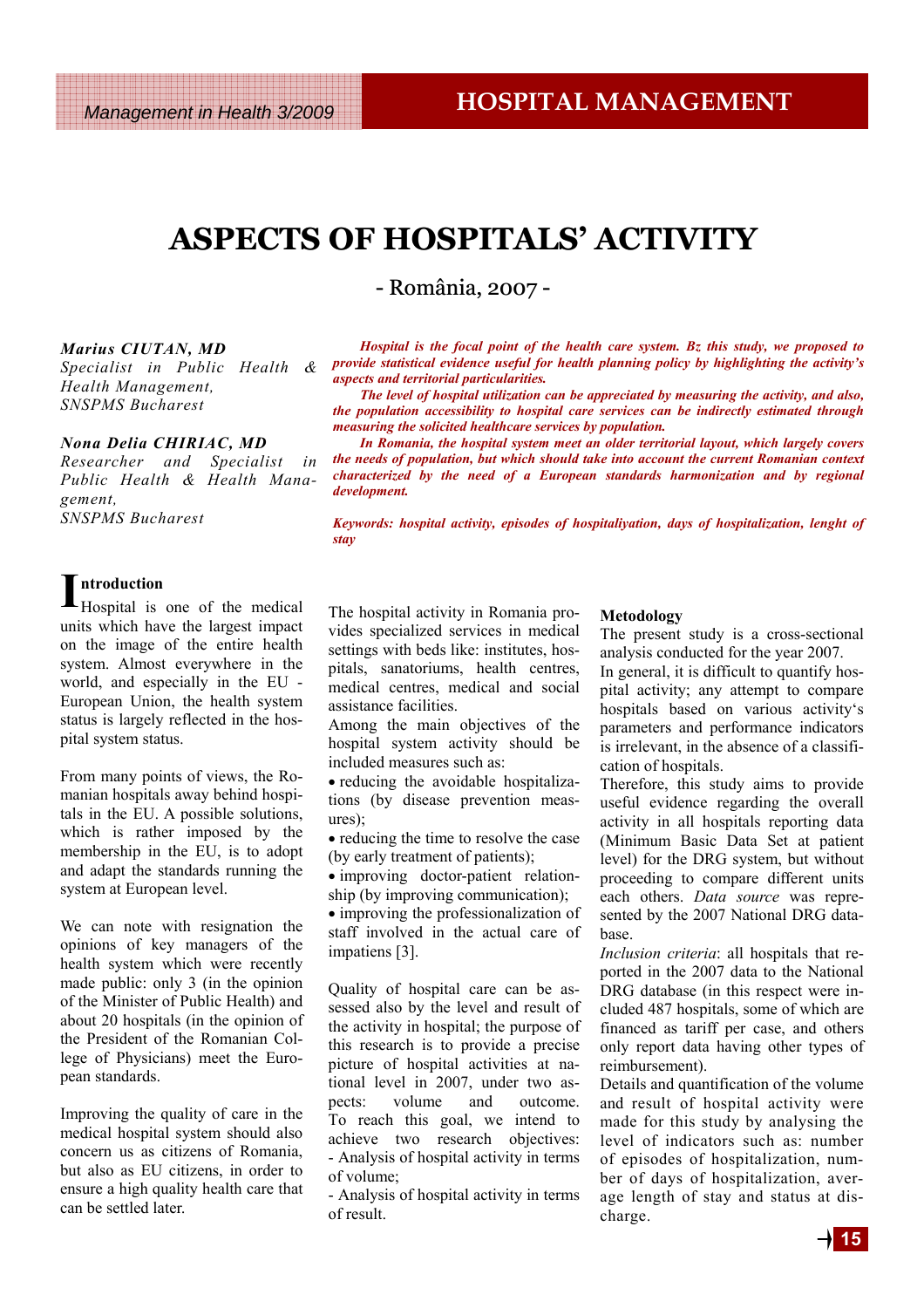#### **Results.**

### **1. Analysis of hospital activity in terms of volume**

In 2007, Romanian hospital system included 487 hospitals reporting clinical data at the patient level by the DRG system.

There have been 5,137,237 total episodes of hospitalization accounting for a total of 39,795,912 days of hospitalization, which averagely represent 10,548 episodes per hospital, respectively 81,716 hospitalization days per hospital.

Taken together, these figures can indicate only the level of the activity, so the researches will focus on the descriptive analysis of the four indicators already mentioned in methodology and based on issues relating to: residence area, patient insurance status, criteria and type of admission, type of hospital departments; for certain variables, the description was done at the district and city level.

In the year 2007, the image of hospital activity in Romania can be systematized in the following figures (Figure 1), when is expressed by the number of episodes of hospitalization:

•55.8% of hospitalizations are acquired by patients living in urban areas;

•96.6% of hospitalizations were of patients who are insured for health care;

•around 50% of hospitalizations were emergency admissions;

•44.2% of hospitalizations were recorded in department having a surgical profile.

#### **a. The number of episodes of hospitalization** was analyzed according to *: - Patient insured status*

Hospital activity is one of the major resource consumers in the health system and an appropriate price must be paid/reimbursed for this consume; between activity, cost and reimbursement must be a such perfect correlation so hospital activity to be realized in optimum financial conditions, and so that during the period when the contract is

rolling out, there is no activity blocking which would endanger the service provision for the main beneficiaries, represented by patients.

Globally, there are several funding schemes, each with advantages and disadvantages.

In Romania, the main funding mechanism that attempts to link these issues (complexity of the case with resource consumption) is regulated and is grounded on a performancebased system (DRG system) which is quite commonly used worldwide.

This mechanism largely depends on the funds collected in the system coming primarily from the insurants' contributions.

Our analysis after the patient insured status leads to the conclusion that money reimbursed for hospital activity in the vast majority (about 95% of hospitalization episodes) are paid directly from the fund collected from the insurants' contributions; in the rest of situations (percentage under 5% of episodes of hospitalization), hospital activity is address to pa-

tients who are not insured and therefore they not pay a contribution in the fund from which hospitals are reimbursed (FUAS).

Taking into account that, in Romania, hospitals are the major medical institution which solve the emergencies, we can appreciate that this share of less than 5% of uninsured patients is a good weight; only for a few districts, uninsured patients are more than 5% of all hospitalized patients: Calarasi, Galati, Ialomita.

*Figure 1. The % structure of no. of episodes of hospitalization, by different variables included into DRG National database, Romania, 2007* 

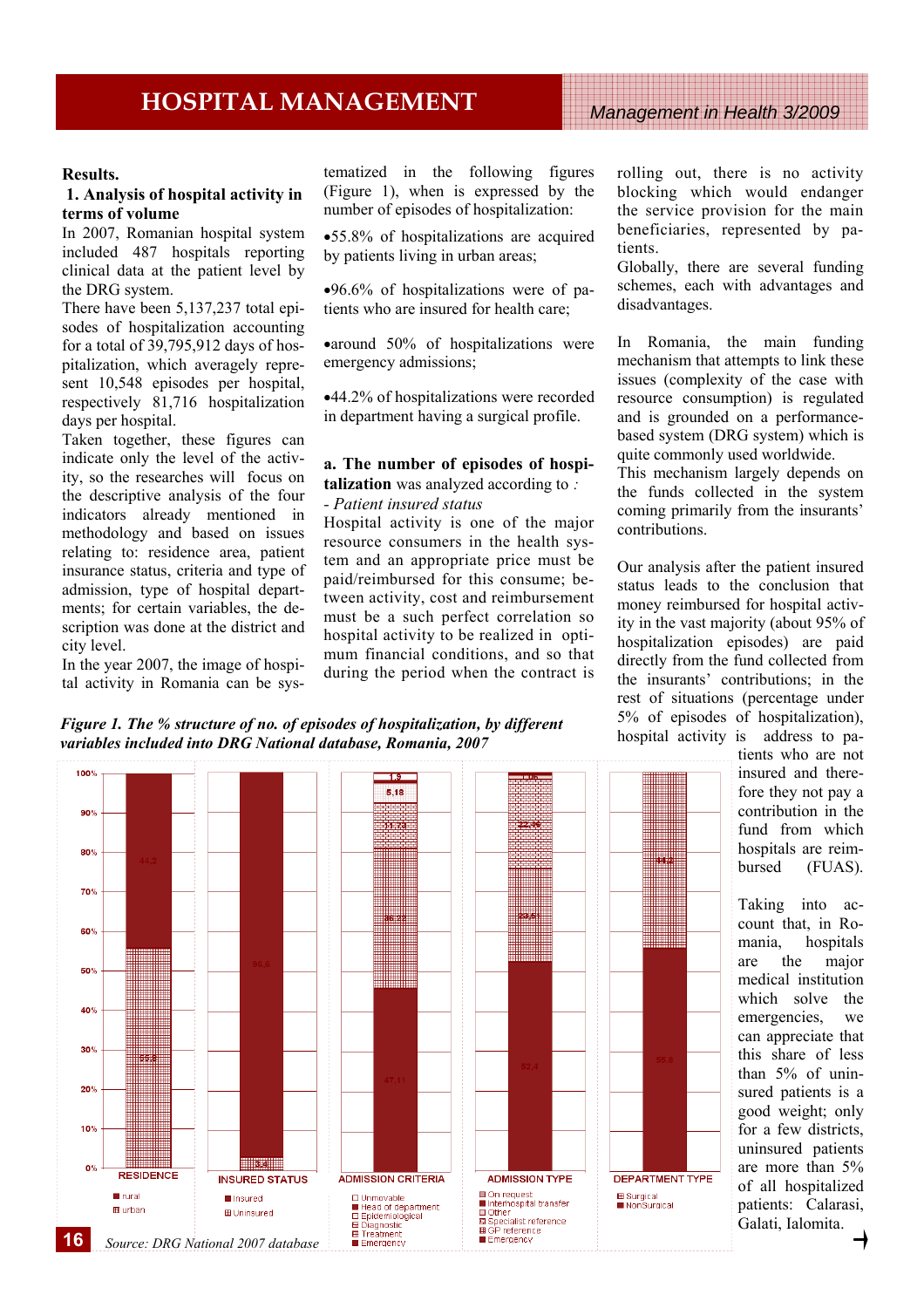### *Management in Health 3/2009*

# **HOSPITAL MANAGEMENT**



*Source: 2007 DRG National database* 

#### *- Type of admission*

According to the reference system and patient flow within the health system, tertiary care level (the hospital) is the highest level for patient's access (except for medical emergencies), while other levels of health care are designed to relieve the tertiary care from additional and inappropriate activity.

Analysis by type of hospital activity after the type of admission could be appropriate, because it may indicate or suggest firstly the emergency character of the case, and on the other hand, the person who directed the patient to a hospital service. Thus, the person who directed the

patient to hospital services is: - either a doctor:

- family doctor/general practitioner (GP reference )
- specialist physician (reference from a SP in outpatient services)
- specialist physician (interhospital transfer by a practitioner from the hospital)
- or even the patient himself:
	- in an emergency situation (emergency)
	- on request (on request).

As you can see from the pie charts series illustrated in Figure 2, on average, about 50% of episodes of hospitalization are acquired by patients calling a hospital service in case of an emergency

As it can easily be observed, there are districts where the percentage of emergency admissions is much over 50% and this districts are: Braila, Buzau, Calarasi, Dambovita, Galati, Giurgiu, Gorj, Ialomita, Neamt, Olt, Prahova, Suceava, Teleorman, Tulcea, Vrancea

The following ways of hospitalization (by reference to the MF, and from the outpatient SP) account to 10-45% share of total hospitalizations. The reference from a GP was the main way to access hospital care in a higher weight in districts such as Bucharest and Cluj; the references from the SP in outpatient services was the second way for hospitalization in Harghita and Covasna districts where the share is over 40%.

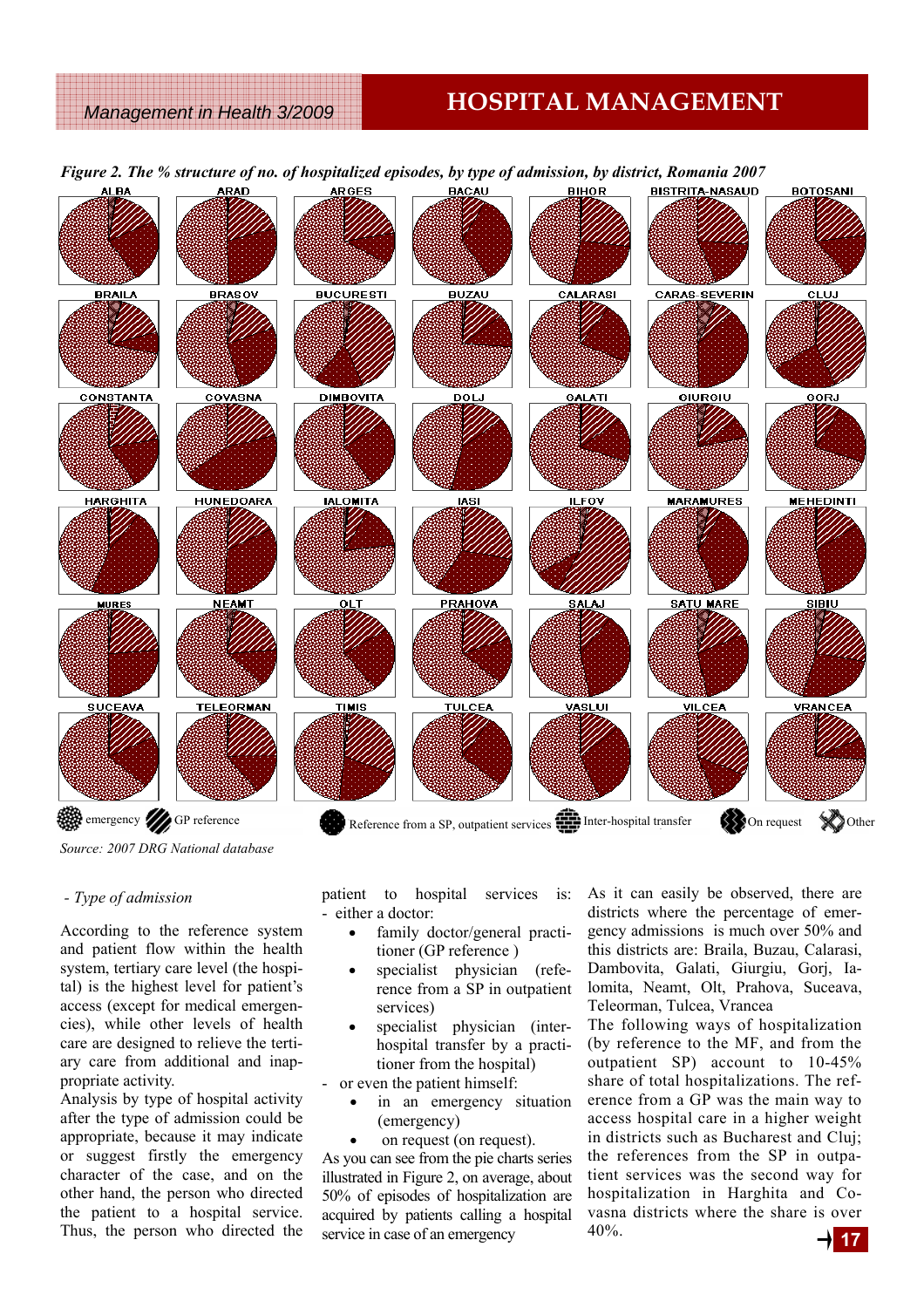#### *- The type of hospital department*

In the hospitals that reported patient's level clinical data in DRG system there were 58 different types of speciality wards. Given the diversity of medical specialities, in this article will be presented only data corresponding to two major types of departments defined in terms of their profile: surgical and nonsurgical respectively.

Thus, the hospitalization episodes recorded in surgical departments were about 1.5 times more than in other hospital departments. The share corresponding to "surgical" hospitalizations varies among the Romanian districts in a range from 56% (Harghita) and 76% (Covasna).

There is no any statistically significant correlation (chi square test, p-value  $> 0$ , 05) between these percentages and the total number of hospitalizations so the number of "surgical" patients does not depend on total number of patients; see the cartodiagrame no. 1.

#### - *Locality*

The territorial analysis after the number of episodes of hospitalization did not reveal any territorial aggregation of localities in terms of interquartilic ranges localization. The cartograme 2 highlights localities where there is more than one hospital; the colour intensity is increased as the hospital activity in that locality is more intense in terms of number of hospitalization episodes.

Thus, in quartile IV falls, in particular, the university centres and county localities; this is due to the district and emergency hospitals existing in these localities [2].

The few episodes of hospitalization (20) were identified in the village Podriga (Botosani district), while the largest were in Bucharest (about 1 million episodes of hospitalization).

#### **b. Number of hospitalization days**

Among the basic indicators of hospital use and activity, the number of days of hospitalization reflect the activity's volume in a more accurately manner, because many expenditure and consumption (administrative and maintenance expenditure, pays for staff, etc.) are accounted per diem.

In this study, the hospital activity analysis in terms of days of hospitalization shows that, by far, the district with the highest number of the days of hospitalization is Bucharest (about 6.5 million days hospitalization), being followed by the districts with an university centre (cartodiagrame 3, areas shaded in the most intense red colour).

The fewer days of hospitalization were recorded in the districts surrounding these university centres and the border districts (districts represented in white in cartograme 4: Ilfov, Giurgiu, Ialomita, Calarasi, Mehedinti, Salaj, Bistrita-Nasaud, Tulcea, Buzău, etc.)

*Cartograme 1. No and % of cases hospitalized by the presence or not of the surgical profile of the department, by district, Romania, 2007* 

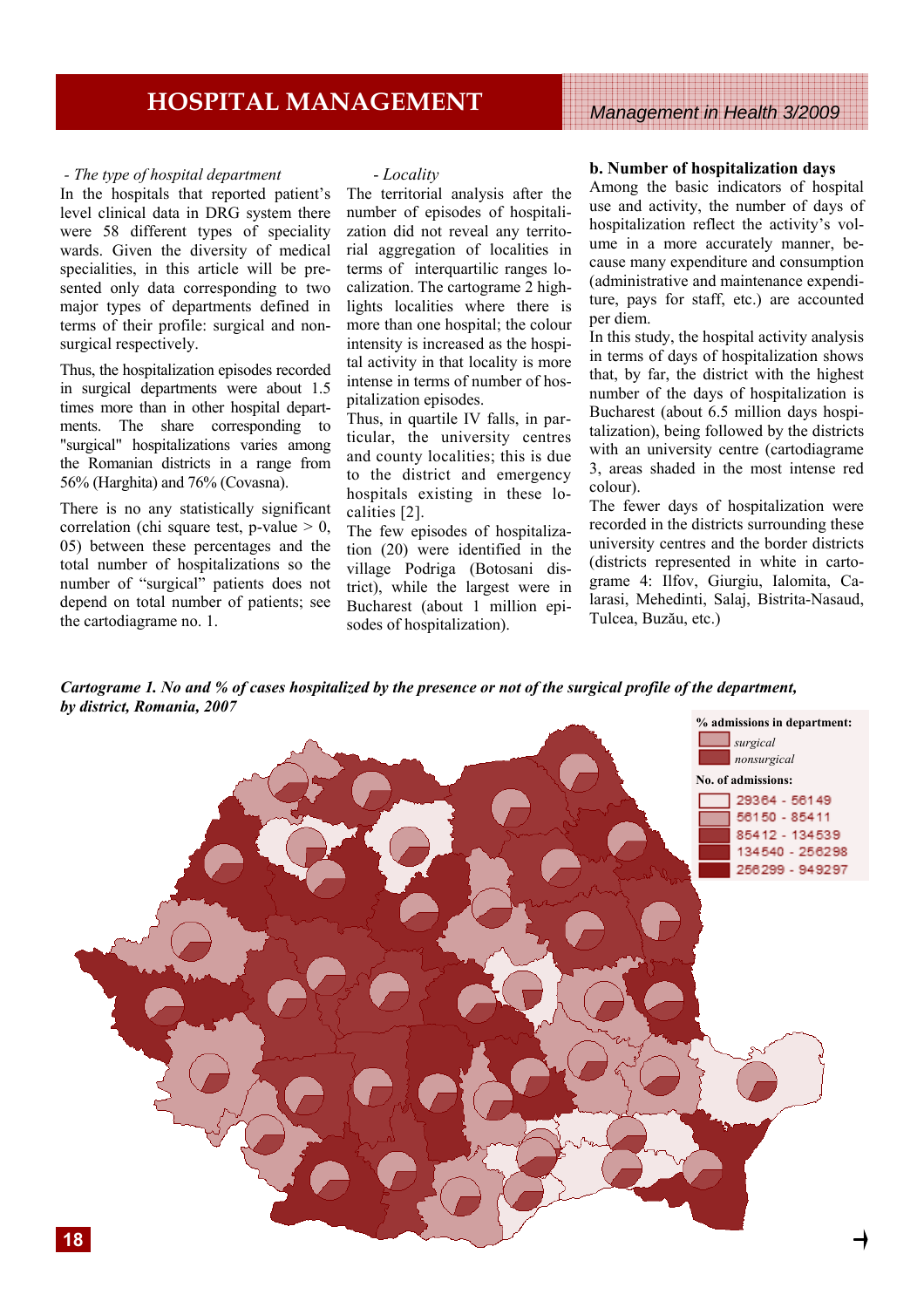# **HOSPITAL MANAGEMENT**

*Management in Health 3/2009*

The distribution of hospitalization days by type of department is a more accurate indicator, because the length of stay varies by patient's pathology; in this respect, the highest number of days of hospitalization are recorded in surgical departments (index of department type = hospitalization days in surgical departments / hospitalization day in other departments) had a value of 1.4. It is noted that the value of this index, calculated using the number of episodes of hospitalization and number of days of hospitalization is not equal (1.5 times versus 1.4 times). This is because the average length of stay for the two types of sections is not equal (7.5 to surgical departments, versus 8.2 for non-surgical ones).

#### **c. Average Length of Stay**

The average length of stay (ALOS) is the ratio between number of hospitalization days and number of hospitalization episodes.

It represents also the indicator that is most often referred to the situations in which is intended a reconfiguration and restructuring of hospital beds and hospital de-



*Cartograme 2. No of episodes of hospitalization, by locality, Romania, 2007* 

partments' redistribution plan of all hospital system.

ALOS's value is also one of the criteria used as a standard to be met and represent a tool used both in hospital activity modelling and in its evaluation.

Cost-effectiveness analysis takes into account the value of this indicator and the decrease of its value sometimes represents one of the effects of the different financial mechanisms which are based on performance and economic efficiency.

*Cartogram3. No. of days of hospitalization and ALOS , by district, Romania, 2007* 



*Table 1. The district situation on the values of the hospital activity indicators* 

| <b>DISTRICT</b>        | Hosp.    | Hosp.   | <b>ALOS</b> |
|------------------------|----------|---------|-------------|
| <b>Ilfov</b>           | 338767   | 30413   | 11,14       |
| Covasna                | 545838   | 56149   | 9,72        |
| Hunedoara              | 1082727  | 113855  | 9,51        |
| <b>Mures</b>           | 1261650  | 138646  | 9,1         |
| <b>Buzau</b>           | 766577   | 85411   | 8,98        |
| <b>Bihor</b>           | 1258068  | 141518  | 8,89        |
| Arad                   | 654812   | 74486   | 8,79        |
| <b>Maramures</b>       | 941211   | 109480  | 8,6         |
| Giurgiu                | 249210   | 29364   | 8,49        |
| Sibiu                  | 781890   | 93798   | 8,34        |
| <b>Bistrita-Nasaud</b> | 382061   | 46080   | 8,29        |
| <b>Braila</b>          | 598387   | 72300   | 8,28        |
| Timis                  | 1469247  | 178061  | 8,25        |
| Harghita               | 535843   | 65459   | 8,19        |
| <b>Brasov</b>          | 1157703  | 141817  | 8,16        |
| <b>Dambovita</b>       | 661386   | 81303   | 8,13        |
| lasi                   | 1843169  | 229078  | 8,05        |
| <b>Satu Mare</b>       | 528601   | 66025   | 8,01        |
| Prahova                | 1336947  | 167748  | 7,97        |
| Calarasi               | 364803   | 45883   | 7,95        |
| Constanta              | 1201706  | 151561  | 7,93        |
| Arges                  | 1142185  | 145592  | 7,85        |
| Valcea                 | 740168   | 94440   | 7,84        |
| <b>Neamt</b>           | 806492   | 102938  | 7,83        |
| Vaslui                 | 793809   | 101518  | 7,82        |
| Salaj                  | 391774   | 50773   | 7,72        |
| Doli                   | 1295481  | 168097  | 7,71        |
| Cluj                   | 1969598  | 256298  | 7,68        |
| Teleorman              | 585537   | 76503   | 7,65        |
| Alba                   | 720930   | 95089   | 7,58        |
| Suceava                | 830835   | 110296  | 7,53        |
| <b>Botosani</b>        | 757504   | 101118  | 7,49        |
| <b>Mehedinti</b>       | 467768   | 62562   | 7,48        |
| Olt                    | 710470   | 95052   | 7,47        |
| Gorj                   | 666741   | 91189   | 7,31        |
| <b>Bacau</b>           | 963427   | 134539  | 7,16        |
| <b>Tulcea</b>          | 309093   | 43762   | 7,06        |
| <b>Caras-Severin</b>   | 592367   | 84264   | 7,03        |
| Galati                 | 956227   | 140258  | 6,82        |
| <b>București</b>       | 6425233  | 949297  | 6,77        |
| Vrancea                | 448092   | 68705   | 6,52        |
| lalomita               | 261578   | 46512   | 5,62        |
| TOTAL                  | 39795912 | 5137237 | 7,75        |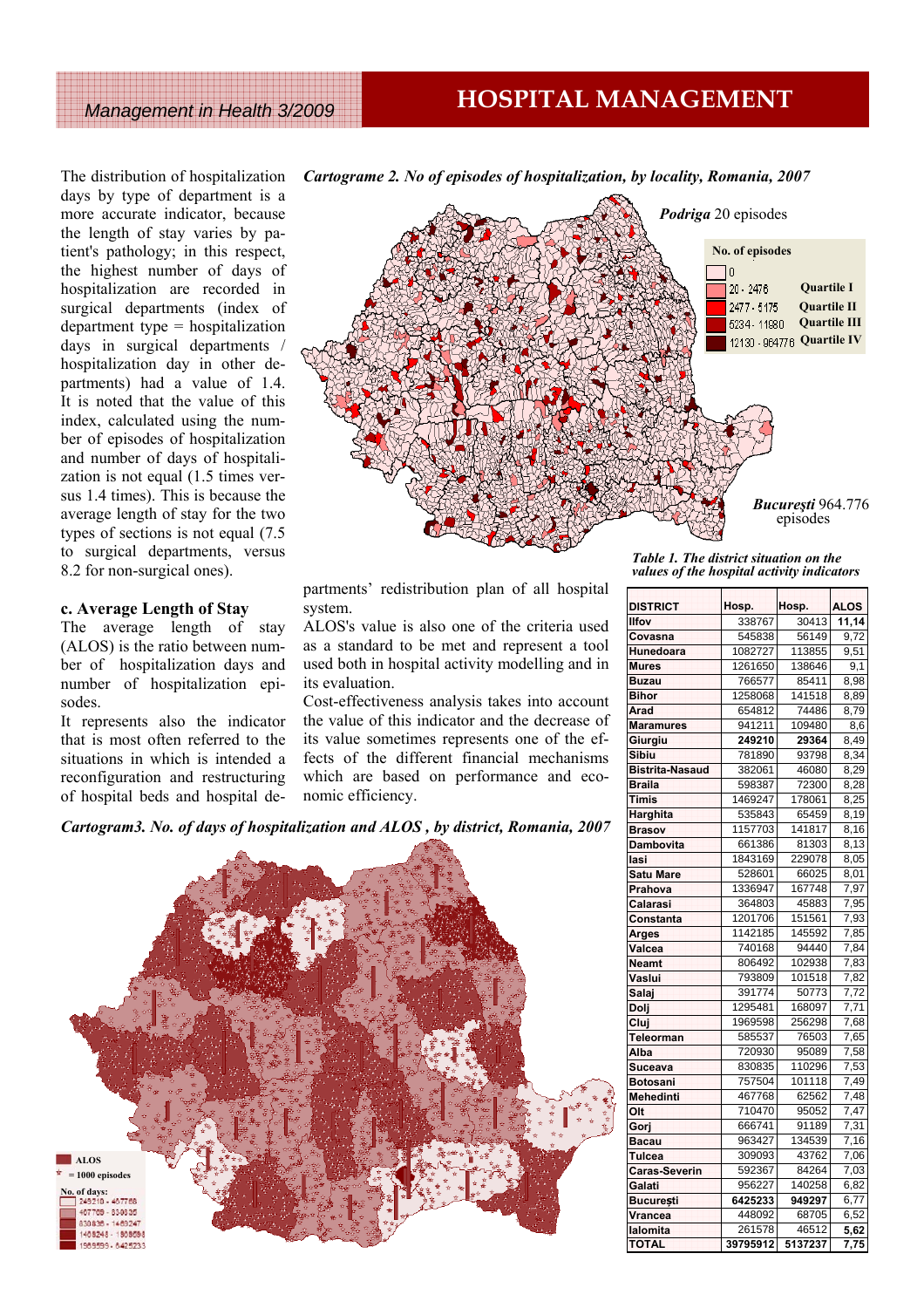# *Management in Health 3/2009* **HOSPITAL MANAGEMENT**

#### *Graph 1. The average length of stay (ALOS), by hospital department, Romania, 2007*